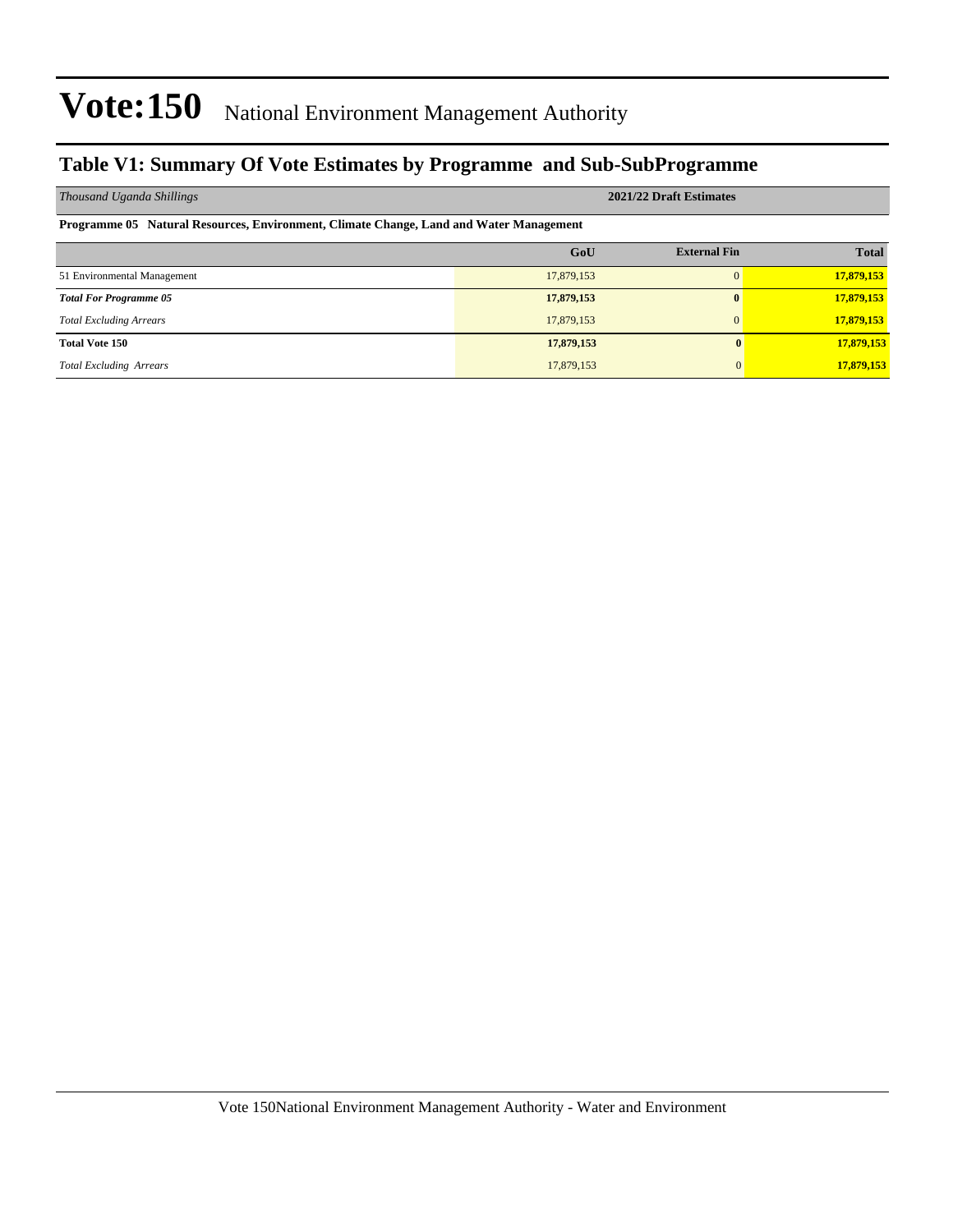### **Table V2: Summary Of Vote Estimates by Sub-SubProgramme,Department and Project**

| Thousand Uganda Shillings                                                 |                  | 2021/22 Draft Estimates |              |              |             |                               |              |
|---------------------------------------------------------------------------|------------------|-------------------------|--------------|--------------|-------------|-------------------------------|--------------|
| <b>Sub-SubProgramme 51 Environmental Management</b>                       |                  |                         |              |              |             |                               |              |
| <b>Recurrent Budget Estimates</b>                                         | <b>Wage</b>      | <b>Non-Wage</b>         | <b>AIA</b>   | <b>Total</b> | <b>Wage</b> | <b>Non-Wage</b>               | <b>Total</b> |
| 01 Administration                                                         | 6,722,087        | 17,843,569              | $\mathbf{0}$ | 24,565,656   | 6,722,087   | 10,167,067                    | 16,889,153   |
| <b>Total Recurrent Budget Estimates for Sub-</b><br><b>SubProgramme</b>   | 6,722,087        | 17,843,569              | $\bf{0}$     | 24,565,656   | 6,722,087   | 10,167,067                    | 16,889,153   |
| <b>Development Budget Estimates</b>                                       | <b>GoU Dev't</b> | <b>External Fin</b>     | <b>AIA</b>   | <b>Total</b> |             | <b>GoU Dev't External Fin</b> | <b>Total</b> |
| 1639 Retooling of National Environment Management<br>Authority            | 990,000          | $\mathbf{0}$            | $\mathbf{0}$ | 990,000      | 990,000     | $\mathbf{0}$                  | 990,000      |
| <b>Total Development Budget Estimates for Sub-</b><br><b>SubProgramme</b> | 990,000          | $\mathbf{0}$            | $\bf{0}$     | 990,000      | 990,000     | $\bf{0}$                      | 990,000      |
|                                                                           | GoU              | <b>External Fin</b>     | <b>AIA</b>   | <b>Total</b> | GoU         | <b>External Fin</b>           | <b>Total</b> |
| <b>Total For Sub-SubProgramme 51</b>                                      | 25,555,656       | $\bf{0}$                | $\bf{0}$     | 25,555,656   | 17,879,153  | $\bf{0}$                      | 17,879,153   |
| <b>Total Excluding Arrears</b>                                            | 25,555,656       | $\mathbf{0}$            | $\mathbf{0}$ | 25,555,656   | 17,879,153  | $\mathbf{0}$                  | 17,879,153   |
| <b>Total Vote 150</b>                                                     | 25,555,656       | $\mathbf{0}$            | 0            | 25,555,656   | 17,879,153  | $\mathbf{0}$                  | 17,879,153   |
| <b>Total Excluding Arrears</b>                                            | 25,555,656       | $\mathbf{0}$            | $\mathbf{0}$ | 25,555,656   | 17,879,153  | $\mathbf{0}$                  | 17,879,153   |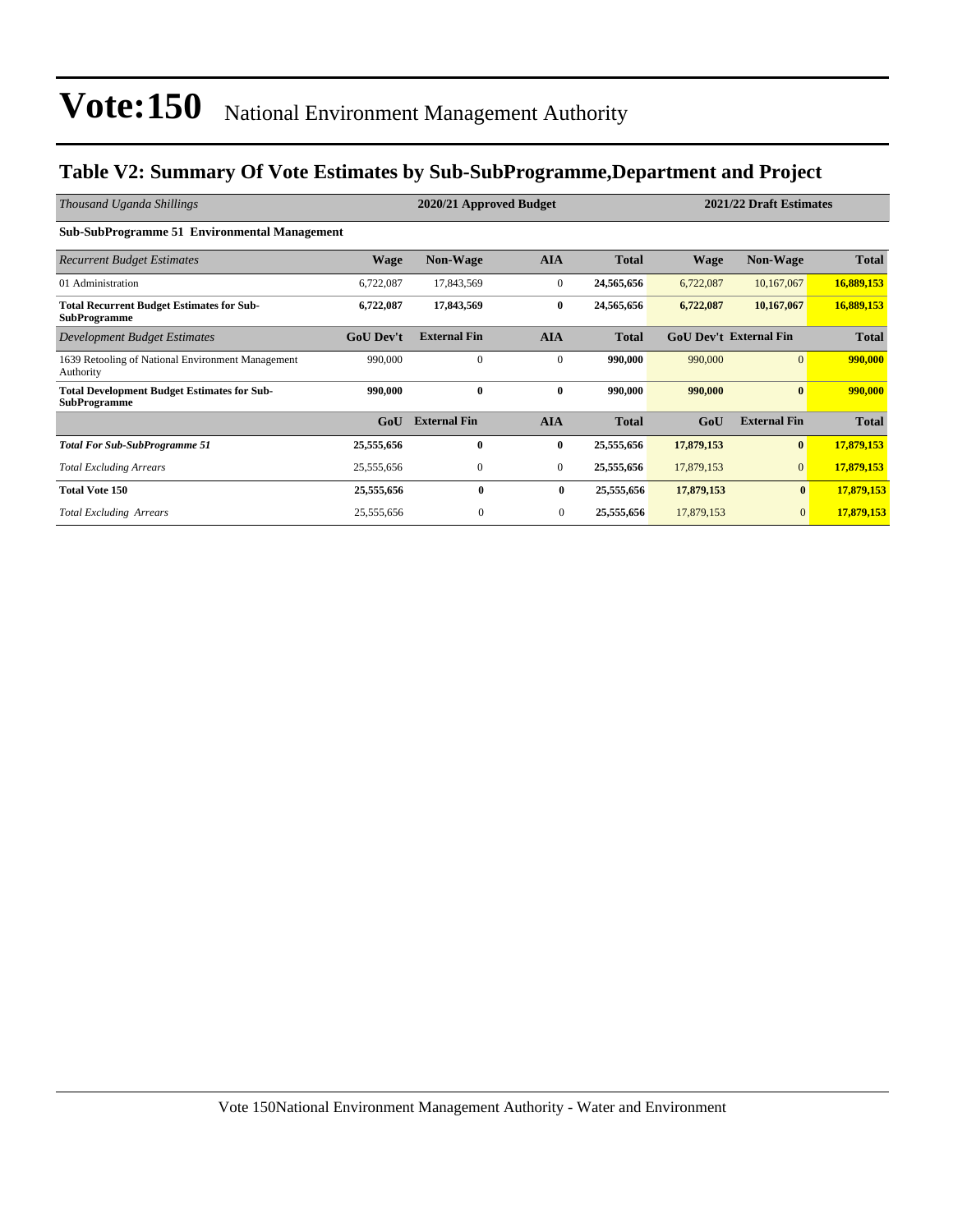### **Table V3: Summary Vote Estimates by Item**

| Thousand Uganda Shillings                                     |            | 2021/22 Draft Estimates<br>2020/21 Approved Budget |          |            |            |                     |                |
|---------------------------------------------------------------|------------|----------------------------------------------------|----------|------------|------------|---------------------|----------------|
|                                                               | GoU        | <b>External Fin</b>                                | AIA      | Total      | GoU        | <b>External Fin</b> | <b>Total</b>   |
| <b>Employees, Goods and Services (Outputs Provided)</b>       | 24,985,656 | $\bf{0}$                                           | $\bf{0}$ | 24,985,656 | 17,389,153 | $\pmb{0}$           | 17,389,153     |
| 211102 Contract Staff Salaries                                | 6,722,087  | $\bf{0}$                                           | $\bf{0}$ | 6,722,087  | 6,722,087  | $\bf{0}$            | 6,722,087      |
| 211103 Allowances (Inc. Casuals, Temporary)                   | 1,180,000  | $\bf{0}$                                           | $\bf{0}$ | 1,180,000  | 960,000    | $\bf{0}$            | 960,000        |
| 212101 Social Security Contributions                          | 873,871    | $\bf{0}$                                           | $\bf{0}$ | 873,871    | 672,209    | $\bf{0}$            | 672,209        |
| 213001 Medical expenses (To employees)                        | 389,434    | $\bf{0}$                                           | 0        | 389,434    | 390,000    | $\bf{0}$            | 390,000        |
| 213004 Gratuity Expenses                                      | 2,016,626  | $\bf{0}$                                           | $\bf{0}$ | 2,016,626  | 2,016,626  | $\bf{0}$            | 2,016,626      |
| 221001 Advertising and Public Relations                       | 85,000     | $\bf{0}$                                           | $\bf{0}$ | 85,000     | 120,000    | $\bf{0}$            | 120,000        |
| 221002 Workshops and Seminars                                 | 2,396,000  | $\bf{0}$                                           | $\bf{0}$ | 2,396,000  | 1,156,000  | $\bf{0}$            | 1,156,000      |
| 221003 Staff Training                                         | 310,000    | $\bf{0}$                                           | $\bf{0}$ | 310,000    | 70,000     | $\bf{0}$            | 70,000         |
| 221004 Recruitment Expenses                                   | 20,000     | $\bf{0}$                                           | $\bf{0}$ | 20,000     | 9,153      | $\bf{0}$            | 9,153          |
| 221007 Books, Periodicals & Newspapers                        | 25,000     | $\bf{0}$                                           | $\bf{0}$ | 25,000     | 15,000     | $\bf{0}$            | 15,000         |
| 221008 Computer supplies and Information Technology<br>(TT)   | 30,000     | $\bf{0}$                                           | $\bf{0}$ | 30,000     | 100,000    | $\bf{0}$            | 100,000        |
| 221009 Welfare and Entertainment                              | 306,000    | $\bf{0}$                                           | $\bf{0}$ | 306,000    | 150,000    | $\bf{0}$            | 150,000        |
| 221011 Printing, Stationery, Photocopying and Binding         | 241,000    | $\bf{0}$                                           | $\bf{0}$ | 241,000    | 258,000    | $\bf{0}$            | 258,000        |
| 221012 Small Office Equipment                                 | 30,000     | $\bf{0}$                                           | $\bf{0}$ | 30,000     | 20,000     | $\bf{0}$            | 20,000         |
| 221017 Subscriptions                                          | 90,000     | $\bf{0}$                                           | 0        | 90,000     | 25,000     | $\bf{0}$            | 25,000         |
| 222001 Telecommunications                                     | 114,000    | $\bf{0}$                                           | 0        | 114,000    | 110,000    | $\bf{0}$            | <b>110,000</b> |
| 222002 Postage and Courier                                    | 40,000     | $\bf{0}$                                           | $\bf{0}$ | 40,000     | $\bf{0}$   | $\bf{0}$            | $\bf{0}$       |
| 222003 Information and communications technology<br>(ICT)     | 57,840     | $\bf{0}$                                           | 0        | 57,840     | 30,000     | $\bf{0}$            | 30,000         |
| 223002 Rates                                                  | 80,000     | $\bf{0}$                                           | $\bf{0}$ | 80,000     | 80,000     | $\bf{0}$            | 80,000         |
| 223004 Guard and Security services                            | 90,000     | $\bf{0}$                                           | $\bf{0}$ | 90,000     | 60,000     | $\bf{0}$            | 60,000         |
| 223005 Electricity                                            | 120,000    | $\bf{0}$                                           | 0        | 120,000    | 130,000    | $\bf{0}$            | 130,000        |
| 223006 Water                                                  | 20,000     | $\bf{0}$                                           | 0        | 20,000     | 20,000     | $\bf{0}$            | 20,000         |
| 224004 Cleaning and Sanitation                                | 184,000    | $\bf{0}$                                           | $\bf{0}$ | 184,000    | 140,000    | $\bf{0}$            | 140,000        |
| 224005 Uniforms, Beddings and Protective Gear                 | 207,000    | $\bf{0}$                                           | 0        | 207,000    | 15,000     | $\bf{0}$            | 15,000         |
| 225001 Consultancy Services- Short term                       | 780,000    | $\bf{0}$                                           | $\bf{0}$ | 780,000    | 105,000    | $\bf{0}$            | 105,000        |
| 226001 Insurances                                             | 212,000    | $\bf{0}$                                           | $\bf{0}$ | 212,000    | 200,000    | $\bf{0}$            | 200,000        |
| 227001 Travel inland                                          | 4,947,833  | $\bf{0}$                                           | $\bf{0}$ | 4,947,833  | 1,591,000  | $\bf{0}$            | 1,591,000      |
| 227002 Travel abroad                                          | 910,000    | 0                                                  | $\bf{0}$ | 910,000    | 40,000     | $\bf{0}$            | 40,000         |
| 227003 Carriage, Haulage, Freight and transport hire          | 7,000      | $\bf{0}$                                           | $\bf{0}$ | 7,000      | $\bf{0}$   | $\bf{0}$            | $\mathbf{0}$   |
| 227004 Fuel, Lubricants and Oils                              | 904,965    | $\bf{0}$                                           | 0        | 904,965    | 335,000    | $\bf{0}$            | 335,000        |
| 228001 Maintenance - Civil                                    | 806,000    | $\bf{0}$                                           | $\bf{0}$ | 806,000    | 320,000    | $\bf{0}$            | 320,000        |
| 228002 Maintenance - Vehicles                                 | 530,000    | $\bf{0}$                                           | $\bf{0}$ | 530,000    | 350,000    | $\bf{0}$            | 350,000        |
| 281401 Rental – non produced assets                           | 260,000    | $\bf{0}$                                           | $\bf{0}$ | 260,000    | 240,000    | $\bf{0}$            | 240,000        |
| 281501 Environment Impact Assessment for Capital<br>Works     | $\bf{0}$   | $\bf{0}$                                           | $\bf{0}$ | 0          | 229,079    | $\bf{0}$            | 229,079        |
| 281504 Monitoring, Supervision & Appraisal of Capital<br>work | $\bf{0}$   | $\bf{0}$                                           | $\bf{0}$ | 0          | 710,000    | $\bf{0}$            | 710,000        |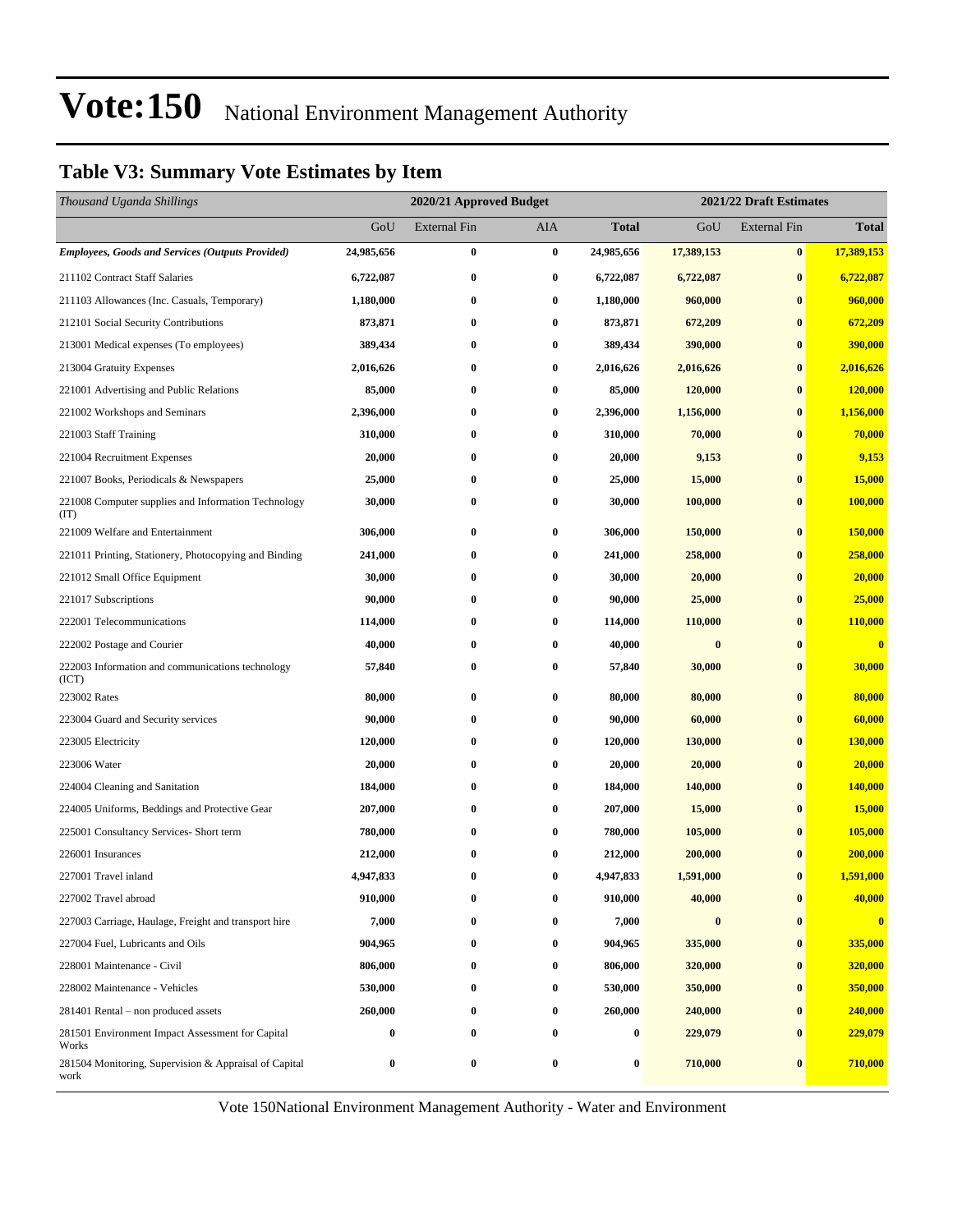| <b>Investment</b> (Capital Purchases) | 570,000    | 0            | 0            | 570,000    | 490,000    | $\mathbf{0}$ | 490,000    |
|---------------------------------------|------------|--------------|--------------|------------|------------|--------------|------------|
| 312202 Machinery and Equipment        | 270,000    | $\mathbf{0}$ | $\mathbf{0}$ | 270,000    | 180,000    | $\mathbf{0}$ | 180,000    |
| 312203 Furniture & Fixtures           | 50,000     | $\bf{0}$     | $\mathbf{0}$ | 50,000     | 90,000     | $\mathbf{0}$ | 90,000     |
| 312213 ICT Equipment                  | 250,000    | $\mathbf{0}$ | $\bf{0}$     | 250,000    | 220,000    | $\mathbf{0}$ | 220,000    |
| <b>Grand Total Vote 150</b>           | 25,555,656 | $\bf{0}$     | $\mathbf{0}$ | 25,555,656 | 17,879,153 | $\mathbf{0}$ | 17,879,153 |
| <b>Total Excluding Arrears</b>        | 25,555,656 | $\theta$     |              | 25,555,656 | 17,879,153 | $\Omega$     | 17,879,153 |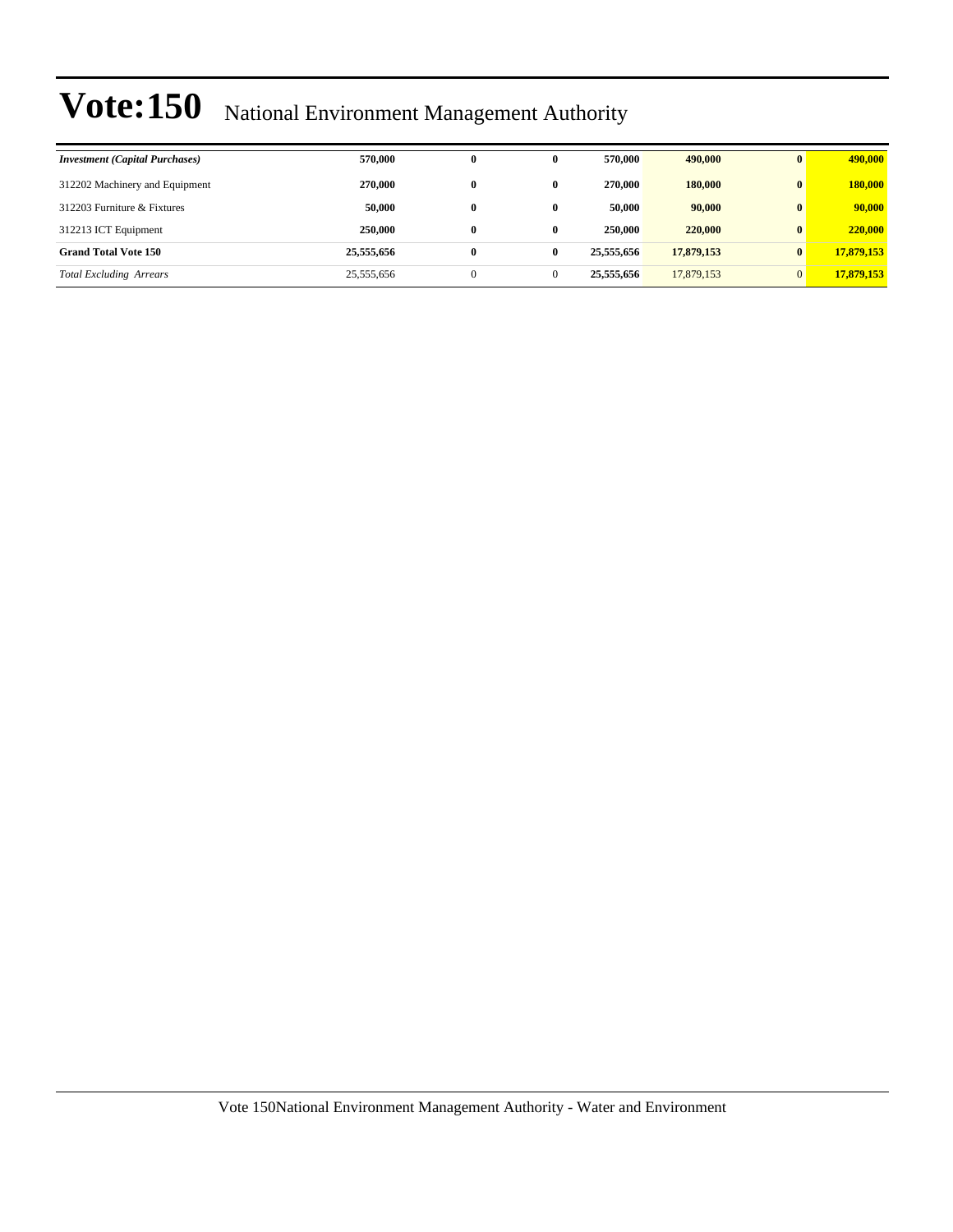#### **Table V4: Detailed Estimates by Sub-SubProgramme, Department,Project and Output and Item**

#### *Sub-SubProgrammme 51 Environmental Management*

*Recurrent Budget Estimates*

#### **Department 01 Administration**

| Thousand Uganda Shillings                                                                           |                | 2020/21 Approved Budget |              |              |                       | 2021/22 Draft Estimates |                         |
|-----------------------------------------------------------------------------------------------------|----------------|-------------------------|--------------|--------------|-----------------------|-------------------------|-------------------------|
| <b>Outputs Provided</b>                                                                             | Wage           | Non Wage                | <b>AIA</b>   | <b>Total</b> | Wage                  | Non Wage                | <b>Total</b>            |
| Budget Output 095101 Integration of ENR Management at National and Local Government levels          |                |                         |              |              |                       |                         |                         |
| 221001 Advertising and Public Relations                                                             | $\mathbf{0}$   | $\mathbf{0}$            | $\mathbf{0}$ | $\bf{0}$     | $\mathbf{0}$          | 10,000                  | 10,000                  |
| 221002 Workshops and Seminars                                                                       | $\mathbf{0}$   | 386,000                 | $\mathbf{0}$ | 386,000      | $\mathbf{0}$          | 255,000                 | 255,000                 |
| 221011 Printing, Stationery, Photocopying and Binding                                               | $\mathbf{0}$   | $\boldsymbol{0}$        | $\mathbf{0}$ | $\bf{0}$     | $\mathbf{0}$          | 33,000                  | 33,000                  |
| 227001 Travel inland                                                                                | $\overline{0}$ | 752,000                 | $\mathbf{0}$ | 752,000      | $\mathbf{0}$          | 375,000                 | 375,000                 |
| 227002 Travel abroad                                                                                | $\mathbf{0}$   | 170,000                 | $\Omega$     | 170,000      | $\mathbf{0}$          | $\mathbf{0}$            |                         |
| 227004 Fuel, Lubricants and Oils                                                                    | $\mathbf{0}$   | 66,000                  | $\mathbf{0}$ | 66,000       | $\mathbf{0}$          | $\mathbf{0}$            | $\bf{0}$                |
| 228001 Maintenance - Civil                                                                          | $\overline{0}$ | 26,000                  | $\mathbf{0}$ | 26,000       | $\mathbf{0}$          | $\mathbf{0}$            | $\overline{\mathbf{0}}$ |
| <b>Total Cost of Budget Output 01</b>                                                               | 0              | 1,400,000               | 0            | 1,400,000    | $\boldsymbol{\theta}$ | 673,000                 | 673,000                 |
| Budget Output 095102 Environmental compliance and enforcement of the law, regulations and standards |                |                         |              |              |                       |                         |                         |
| 211103 Allowances (Inc. Casuals, Temporary)                                                         | $\overline{0}$ | 200,000                 | $\mathbf{0}$ | 200,000      | $\mathbf{0}$          | 200,000                 | 200,000                 |
| 221001 Advertising and Public Relations                                                             | $\mathbf{0}$   | $\mathbf{0}$            | $\Omega$     | $\mathbf{0}$ | $\mathbf{0}$          | 10,000                  | <b>10,000</b>           |
| 221002 Workshops and Seminars                                                                       | $\overline{0}$ | 1,008,000               | $\mathbf{0}$ | 1,008,000    | $\mathbf{0}$          | 320,000                 | 320,000                 |
| 221011 Printing, Stationery, Photocopying and Binding                                               | $\mathbf{0}$   | 9,000                   | $\mathbf{0}$ | 9,000        | $\mathbf{0}$          | 46,000                  | 46,000                  |
| 222001 Telecommunications                                                                           | $\Omega$       | 2,000                   | $\mathbf{0}$ | 2,000        | $\mathbf{0}$          | $\mathbf{0}$            | $\mathbf{0}$            |
| 225001 Consultancy Services- Short term                                                             | $\mathbf{0}$   | 113,000                 | $\mathbf{0}$ | 113,000      | $\mathbf{0}$          | 25,000                  | 25,000                  |
|                                                                                                     |                |                         |              |              |                       |                         |                         |

227001 Travel inland 0 1,891,832 0 **1,891,832** 0 364,000 **364,000** 227004 Fuel, Lubricants and Oils 0 348,000 0 **348,000** 0 45,000 **45,000** 228001 Maintenance - Civil 0 280,000 0 **280,000** 0 5,000 **5,000** 281501 Environment Impact Assessment for Capital Works 0 0 0 **0** 0 229,079 **229,079** 281504 Monitoring, Supervision & Appraisal of Capital work 0 0 0 **0** 0 460,000 **460,000** *Total Cost of Budget Output 02 0 3,851,832 0 3,851,832 0 1,704,079 1,704,079*

*Budget Output 095103 Acess to environmental information/education and public participation increased*

| 221001 Advertising and Public Relations                | $\mathbf{0}$ | 85,000       | $\mathbf{0}$ | 85,000       | 100,000<br>$\mathbf{0}$  | 100,000      |
|--------------------------------------------------------|--------------|--------------|--------------|--------------|--------------------------|--------------|
| 221002 Workshops and Seminars                          | $\mathbf{0}$ | 560,000      | $\mathbf{0}$ | 560,000      | 141,000<br>$\mathbf{0}$  | 141,000      |
| 221007 Books, Periodicals & Newspapers                 | $\mathbf{0}$ | 25,000       | $\Omega$     | 25,000       | 15,000<br>$\mathbf{0}$   | 15,000       |
| 221011 Printing, Stationery, Photocopying and Binding  | $\bf{0}$     | 58,000       | $\Omega$     | 58,000       | 92,000<br>$\mathbf{0}$   | 92,000       |
| 222001 Telecommunications                              | $\mathbf{0}$ | 2,000        | $\Omega$     | 2,000        | $\mathbf{0}$<br>$\Omega$ | $\mathbf{0}$ |
| 222003 Information and communications technology (ICT) | $\Omega$     | $\mathbf{0}$ | 0            | $\mathbf{0}$ | 30,000<br>$\mathbf{0}$   | 30,000       |
| 224005 Uniforms, Beddings and Protective Gear          | $\mathbf{0}$ | 67,000       | $\Omega$     | 67.000       | 15,000<br>$\mathbf{0}$   | 15,000       |
| 225001 Consultancy Services- Short term                | $\mathbf{0}$ | 472,000      | $\Omega$     | 472,000      | $\mathbf{0}$<br>50,000   | 50,000       |
| 227001 Travel inland                                   | $\mathbf{0}$ | 801,000      | $\mathbf{0}$ | 801.000      | 274,000<br>$\mathbf{0}$  | 274,000      |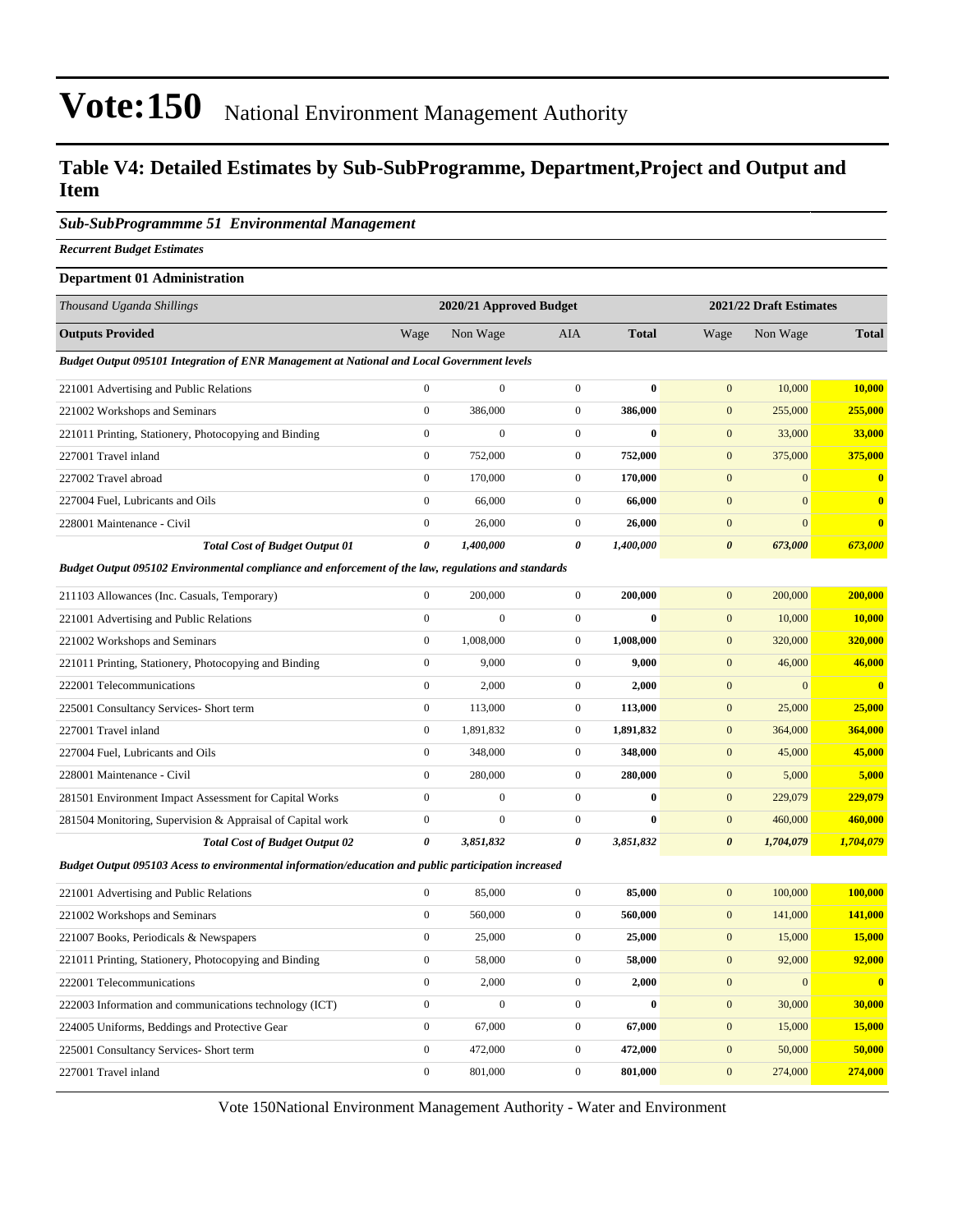| 227003 Carriage, Haulage, Freight and transport hire                                               | $\boldsymbol{0}$ | 3,000            | $\boldsymbol{0}$ | 3,000      | $\mathbf{0}$          | $\mathbf{0}$     | $\mathbf{0}$            |
|----------------------------------------------------------------------------------------------------|------------------|------------------|------------------|------------|-----------------------|------------------|-------------------------|
| 227004 Fuel, Lubricants and Oils                                                                   | $\boldsymbol{0}$ | 77,000           | $\boldsymbol{0}$ | 77,000     | $\boldsymbol{0}$      | 10,000           | 10,000                  |
| 228001 Maintenance - Civil                                                                         | $\boldsymbol{0}$ | 70,000           | $\boldsymbol{0}$ | 70,000     | $\mathbf{0}$          | 25,000           | 25,000                  |
| <b>Total Cost of Budget Output 03</b>                                                              | 0                | 2,220,000        | 0                | 2,220,000  | $\boldsymbol{\theta}$ | 752,000          | 752,000                 |
| Budget Output 095104 The institutional capacity of NEMA and its partners enhanced                  |                  |                  |                  |            |                       |                  |                         |
| 211102 Contract Staff Salaries                                                                     | 6,722,087        | $\boldsymbol{0}$ | $\mathbf{0}$     | 6,722,087  | 6,722,087             | $\mathbf{0}$     | 6,722,087               |
| 211103 Allowances (Inc. Casuals, Temporary)                                                        | $\boldsymbol{0}$ | 970,000          | $\boldsymbol{0}$ | 970,000    | $\boldsymbol{0}$      | 720,000          | 720,000                 |
| 212101 Social Security Contributions                                                               | $\boldsymbol{0}$ | 873,871          | $\mathbf{0}$     | 873,871    | $\mathbf{0}$          | 672,209          | 672,209                 |
| 213001 Medical expenses (To employees)                                                             | $\boldsymbol{0}$ | 389,434          | $\mathbf{0}$     | 389,434    | $\mathbf{0}$          | 390,000          | 390,000                 |
| 213004 Gratuity Expenses                                                                           | $\boldsymbol{0}$ | 2,016,626        | $\mathbf{0}$     | 2,016,626  | $\boldsymbol{0}$      | 2,016,626        | 2,016,626               |
| 221002 Workshops and Seminars                                                                      | $\boldsymbol{0}$ | 332,000          | $\mathbf{0}$     | 332,000    | $\mathbf{0}$          | 255,000          | 255,000                 |
| 221003 Staff Training                                                                              | $\boldsymbol{0}$ | 310,000          | $\mathbf{0}$     | 310,000    | $\mathbf{0}$          | 70,000           | 70,000                  |
| 221004 Recruitment Expenses                                                                        | $\boldsymbol{0}$ | 20,000           | $\mathbf{0}$     | 20,000     | $\boldsymbol{0}$      | 9,153            | 9,153                   |
| 221008 Computer supplies and Information Technology (IT)                                           | $\boldsymbol{0}$ | 30,000           | $\boldsymbol{0}$ | 30,000     | $\mathbf{0}$          | $\mathbf{0}$     | $\bf{0}$                |
| 221009 Welfare and Entertainment                                                                   | $\boldsymbol{0}$ | 306,000          | $\boldsymbol{0}$ | 306,000    | $\boldsymbol{0}$      | 150,000          | 150,000                 |
| 221011 Printing, Stationery, Photocopying and Binding                                              | $\boldsymbol{0}$ | 174,000          | $\mathbf{0}$     | 174,000    | $\boldsymbol{0}$      | 80,000           | 80,000                  |
| 221012 Small Office Equipment                                                                      | $\boldsymbol{0}$ | 30,000           | $\boldsymbol{0}$ | 30,000     | $\mathbf{0}$          | 20,000           | 20,000                  |
| 221017 Subscriptions                                                                               | $\boldsymbol{0}$ | 30,000           | $\mathbf{0}$     | 30,000     | $\mathbf{0}$          | 5,000            | 5,000                   |
| 222001 Telecommunications                                                                          | $\boldsymbol{0}$ | 110,000          | $\boldsymbol{0}$ | 110,000    | $\mathbf{0}$          | 110,000          | 110,000                 |
| 222002 Postage and Courier                                                                         | $\boldsymbol{0}$ | 40,000           | $\boldsymbol{0}$ | 40,000     | $\boldsymbol{0}$      | $\mathbf{0}$     | $\mathbf{0}$            |
| 222003 Information and communications technology (ICT)                                             | $\boldsymbol{0}$ | 57,840           | $\mathbf{0}$     | 57,840     | $\mathbf{0}$          | $\mathbf{0}$     | $\bf{0}$                |
| 223002 Rates                                                                                       | $\boldsymbol{0}$ | 80,000           | $\boldsymbol{0}$ | 80,000     | $\mathbf{0}$          | 80,000           | 80,000                  |
| 223004 Guard and Security services                                                                 | $\boldsymbol{0}$ | 90,000           | $\mathbf{0}$     | 90,000     | $\boldsymbol{0}$      | 60,000           | 60,000                  |
| 223005 Electricity                                                                                 | $\boldsymbol{0}$ | 120,000          | $\boldsymbol{0}$ | 120,000    | $\mathbf{0}$          | 130,000          | 130,000                 |
| 223006 Water                                                                                       | $\boldsymbol{0}$ | 20,000           | $\boldsymbol{0}$ | 20,000     | $\boldsymbol{0}$      | 20,000           | 20,000                  |
| 224004 Cleaning and Sanitation                                                                     | $\boldsymbol{0}$ | 184,000          | $\mathbf{0}$     | 184,000    | $\mathbf{0}$          | 140,000          | 140,000                 |
| 224005 Uniforms, Beddings and Protective Gear                                                      | $\boldsymbol{0}$ | 50,000           | $\mathbf{0}$     | 50,000     | $\mathbf{0}$          | $\mathbf{0}$     | $\bf{0}$                |
| 225001 Consultancy Services- Short term                                                            | $\boldsymbol{0}$ | 125,000          | $\mathbf{0}$     | 125,000    | $\boldsymbol{0}$      | 30,000           | 30,000                  |
| 226001 Insurances                                                                                  | $\boldsymbol{0}$ | 212,000          | $\boldsymbol{0}$ | 212,000    | $\mathbf{0}$          | 200,000          | 200,000                 |
| 227001 Travel inland                                                                               | $\boldsymbol{0}$ | 1,353,000        | $\boldsymbol{0}$ | 1,353,000  | $\boldsymbol{0}$      | 330,000          | 330,000                 |
| 227002 Travel abroad                                                                               | $\mathbf{0}$     | 220,000          | $\mathbf{0}$     | 220,000    | $\mathbf{0}$          | $\mathbf{0}$     | $\overline{\mathbf{0}}$ |
| 227003 Carriage, Haulage, Freight and transport hire                                               | $\boldsymbol{0}$ | 4,000            | $\boldsymbol{0}$ | 4,000      | $\mathbf{0}$          | $\boldsymbol{0}$ | $\bf{0}$                |
| 227004 Fuel, Lubricants and Oils                                                                   | $\boldsymbol{0}$ | 413,965          | $\boldsymbol{0}$ | 413,965    | $\boldsymbol{0}$      | 280,000          | 280,000                 |
| 228001 Maintenance - Civil                                                                         | $\boldsymbol{0}$ | 200,000          | $\mathbf{0}$     | 200,000    | $\mathbf{0}$          | 80,000           | 80,000                  |
| 228002 Maintenance - Vehicles                                                                      | $\boldsymbol{0}$ | 530,000          | $\boldsymbol{0}$ | 530,000    | $\boldsymbol{0}$      | 350,000          | 350,000                 |
| 281401 Rental - non produced assets                                                                | $\boldsymbol{0}$ | 260,000          | $\boldsymbol{0}$ | 260,000    | $\boldsymbol{0}$      | 240,000          | 240,000                 |
| <b>Total Cost of Budget Output 04</b>                                                              | 6,722,087        | 9,551,737        | 0                | 16,273,823 | 6,722,087             | 6,437,988        | 13,160,075              |
| Budget Output 095105 National, regional and international partnerships and networking strengthened |                  |                  |                  |            |                       |                  |                         |
| 221002 Workshops and Seminars                                                                      | $\boldsymbol{0}$ | 110,000          | $\boldsymbol{0}$ | 110,000    | $\boldsymbol{0}$      | 185,000          | 185,000                 |
| 221011 Printing, Stationery, Photocopying and Binding                                              | $\boldsymbol{0}$ | $\boldsymbol{0}$ | $\mathbf{0}$     | $\bf{0}$   | $\mathbf{0}$          | 7,000            | 7,000                   |
| 221017 Subscriptions                                                                               | $\boldsymbol{0}$ | 60,000           | $\boldsymbol{0}$ | 60,000     | $\boldsymbol{0}$      | 20,000           | 20,000                  |
|                                                                                                    |                  |                  |                  |            |                       |                  |                         |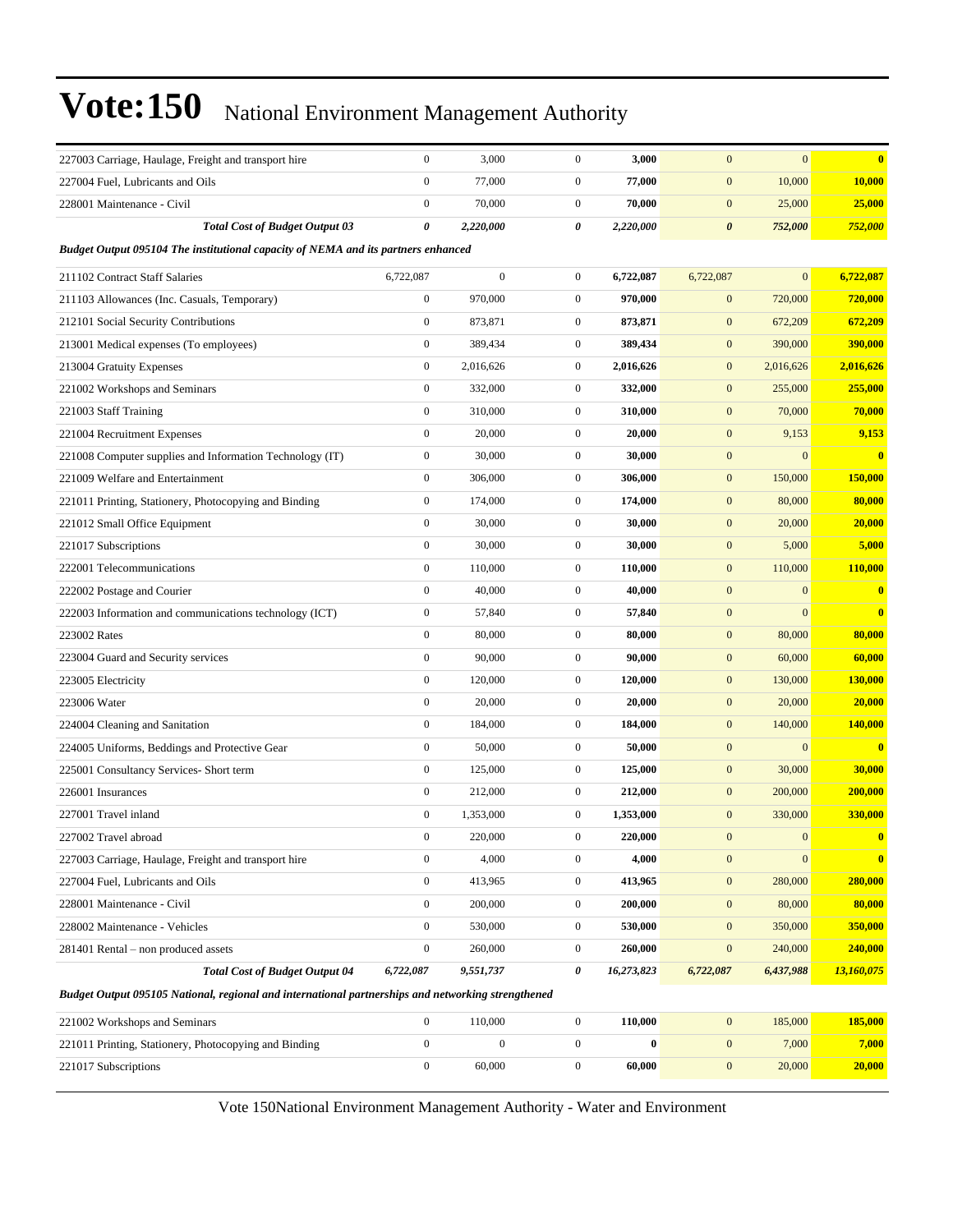| 227001 Travel inland                                       | $\mathbf{0}$ | 130,000      | $\mathbf{0}$ | 130,000      | $\mathbf{0}$          | 248,000    | 248,000    |
|------------------------------------------------------------|--------------|--------------|--------------|--------------|-----------------------|------------|------------|
| 227002 Travel abroad                                       | $\mathbf{0}$ | 520,000      | $\mathbf{0}$ | 520,000      | $\mathbf{0}$          | 40,000     | 40,000     |
| 228001 Maintenance - Civil                                 | $\mathbf{0}$ | $\mathbf{0}$ | $\mathbf{0}$ | $\mathbf{0}$ | $\mathbf{0}$          | 20,000     | 20,000     |
| 281504 Monitoring, Supervision & Appraisal of Capital work | $\mathbf{0}$ | $\mathbf{0}$ | $\mathbf{0}$ | $\mathbf{0}$ | $\mathbf{0}$          | 80,000     | 80,000     |
| <b>Total Cost of Budget Output 05</b>                      | 0            | 820,000      | 0            | 820,000      | $\boldsymbol{\theta}$ | 600.000    | 600,000    |
| <b>Total Cost Of Outputs Provided</b>                      | 6,722,087    | 17,843,569   | $\bf{0}$     | 24.565,656   | 6,722,087             | 10,167,067 | 16,889,153 |
| <b>Total Cost for Department 01</b>                        | 6,722,087    | 17,843,569   | $\bf{0}$     | 24,565,656   | 6,722,087             | 10,167,067 | 16,889,153 |
| <b>Total Excluding Arrears</b>                             | 6.722,087    | 17,843,569   | $\mathbf{0}$ | 24,565,656   | 6,722,087             | 10.167,067 | 16,889,153 |
| <b>Development Budget Estimates</b>                        |              |              |              |              |                       |            |            |

#### **Project 1639 Retooling of National Environment Management Authority**

| Thousand Uganda Shillings                                                                           |                               | 2020/21 Approved Budget |                       |                       |                | 2021/22 Draft Estimates       |                         |
|-----------------------------------------------------------------------------------------------------|-------------------------------|-------------------------|-----------------------|-----------------------|----------------|-------------------------------|-------------------------|
| <b>Outputs Provided</b>                                                                             | <b>GoU Dev't External Fin</b> |                         | <b>AIA</b>            | <b>Total</b>          |                | <b>GoU Dev't External Fin</b> | <b>Total</b>            |
| Budget Output 095102 Environmental compliance and enforcement of the law, regulations and standards |                               |                         |                       |                       |                |                               |                         |
| 211103 Allowances (Inc. Casuals, Temporary)                                                         | 10,000                        | $\boldsymbol{0}$        | $\boldsymbol{0}$      | 10,000                | 40,000         | $\mathbf{0}$                  | 40,000                  |
| 224005 Uniforms, Beddings and Protective Gear                                                       | 90,000                        | $\boldsymbol{0}$        | $\mathbf{0}$          | 90,000                | $\mathbf{0}$   | $\mathbf{0}$                  | $\overline{\mathbf{0}}$ |
| 225001 Consultancy Services- Short term                                                             | 70,000                        | $\boldsymbol{0}$        | $\mathbf{0}$          | 70,000                | $\overline{0}$ | $\overline{0}$                | $\overline{\mathbf{0}}$ |
| 227001 Travel inland                                                                                | 20,000                        | $\boldsymbol{0}$        | $\mathbf{0}$          | 20,000                | $\overline{0}$ | $\mathbf{0}$                  | $\bf{0}$                |
| 228001 Maintenance - Civil                                                                          | 230,000                       | $\boldsymbol{0}$        | $\mathbf{0}$          | 230,000               | 190,000        | $\mathbf{0}$                  | 190,000                 |
| 281504 Monitoring, Supervision & Appraisal of Capital work                                          | $\mathbf{0}$                  | $\boldsymbol{0}$        | $\mathbf{0}$          | $\bf{0}$              | 170,000        | $\mathbf{0}$                  | 170,000                 |
| Total Cost Of Budget Output 095102                                                                  | 420,000                       | 0                       | 0                     | 420,000               | 400,000        | $\boldsymbol{\theta}$         | 400,000                 |
| Budget Output 095104 The institutional capacity of NEMA and its partners enhanced                   |                               |                         |                       |                       |                |                               |                         |
| 221008 Computer supplies and Information Technology (IT)                                            | $\overline{0}$                | $\boldsymbol{0}$        | $\boldsymbol{0}$      | $\bf{0}$              | 100,000        | $\mathbf{0}$                  | 100,000                 |
| Total Cost Of Budget Output 095104                                                                  | $\theta$                      | 0                       | $\boldsymbol{\theta}$ | $\boldsymbol{\theta}$ | 100,000        | $\boldsymbol{\theta}$         | 100,000                 |
| <b>Total Cost for Outputs Provided</b>                                                              | 420,000                       | $\boldsymbol{0}$        | $\boldsymbol{0}$      | 420,000               | 500,000        | $\mathbf{0}$                  | 500,000                 |
| <b>Capital Purchases</b>                                                                            | <b>GoU Dev't External Fin</b> |                         | <b>AIA</b>            | <b>Total</b>          |                | GoU Dev't External Fin        | <b>Total</b>            |
| Budget Output 095176 Purchase of Office and ICT Equipment, including Software                       |                               |                         |                       |                       |                |                               |                         |
| 312213 ICT Equipment                                                                                | 250,000                       | $\boldsymbol{0}$        | $\boldsymbol{0}$      | 250,000               | 220,000        | $\overline{0}$                | 220,000                 |
| Total Cost Of Budget Output 095176                                                                  | 250,000                       | $\theta$                | 0                     | 250,000               | 220,000        | $\boldsymbol{\theta}$         | 220,000                 |
| <b>Budget Output 095177 Purchase of Specialised Machinery &amp; Equipment</b>                       |                               |                         |                       |                       |                |                               |                         |
| 312202 Machinery and Equipment                                                                      | 270,000                       | $\boldsymbol{0}$        | $\boldsymbol{0}$      | 270,000               | 180,000        | $\overline{0}$                | 180,000                 |
| Total Cost Of Budget Output 095177                                                                  | 270,000                       | 0                       | 0                     | 270,000               | 180,000        | $\boldsymbol{\theta}$         | 180,000                 |
| <b>Budget Output 095178 Purchase of Office and Residential Furniture and Fittings</b>               |                               |                         |                       |                       |                |                               |                         |
| 312203 Furniture & Fixtures                                                                         | 50,000                        | $\boldsymbol{0}$        | $\boldsymbol{0}$      | 50,000                | 90,000         | $\mathbf{0}$                  | 90,000                  |
| Total Cost Of Budget Output 095178                                                                  | 50,000                        | $\boldsymbol{\theta}$   | $\boldsymbol{\theta}$ | 50,000                | 90,000         | $\boldsymbol{\theta}$         | 90,000                  |
| <b>Total Cost for Capital Purchases</b>                                                             | 570,000                       | $\boldsymbol{0}$        | $\boldsymbol{0}$      | 570,000               | 490,000        | $\mathbf{0}$                  | 490,000                 |
| <b>Total Cost for Project: 1639</b>                                                                 | 990,000                       | $\boldsymbol{0}$        | $\mathbf{0}$          | 990,000               | 990,000        | $\overline{0}$                | 990,000                 |
| <b>Total Excluding Arrears</b>                                                                      | 990,000                       | $\overline{0}$          | $\mathbf{0}$          | 990,000               | 990,000        | $\overline{0}$                | 990,000                 |
|                                                                                                     | GoU                           | <b>External Fin</b>     | <b>AIA</b>            | <b>Total</b>          | GoU            | <b>External Fin</b>           | <b>Total</b>            |
| <b>Total Cost for Sub-SubProgramme 51</b>                                                           | 25,555,656                    | $\bf{0}$                | $\bf{0}$              | 25,555,656            | 17,879,153     | $\bf{0}$                      | 17,879,153              |